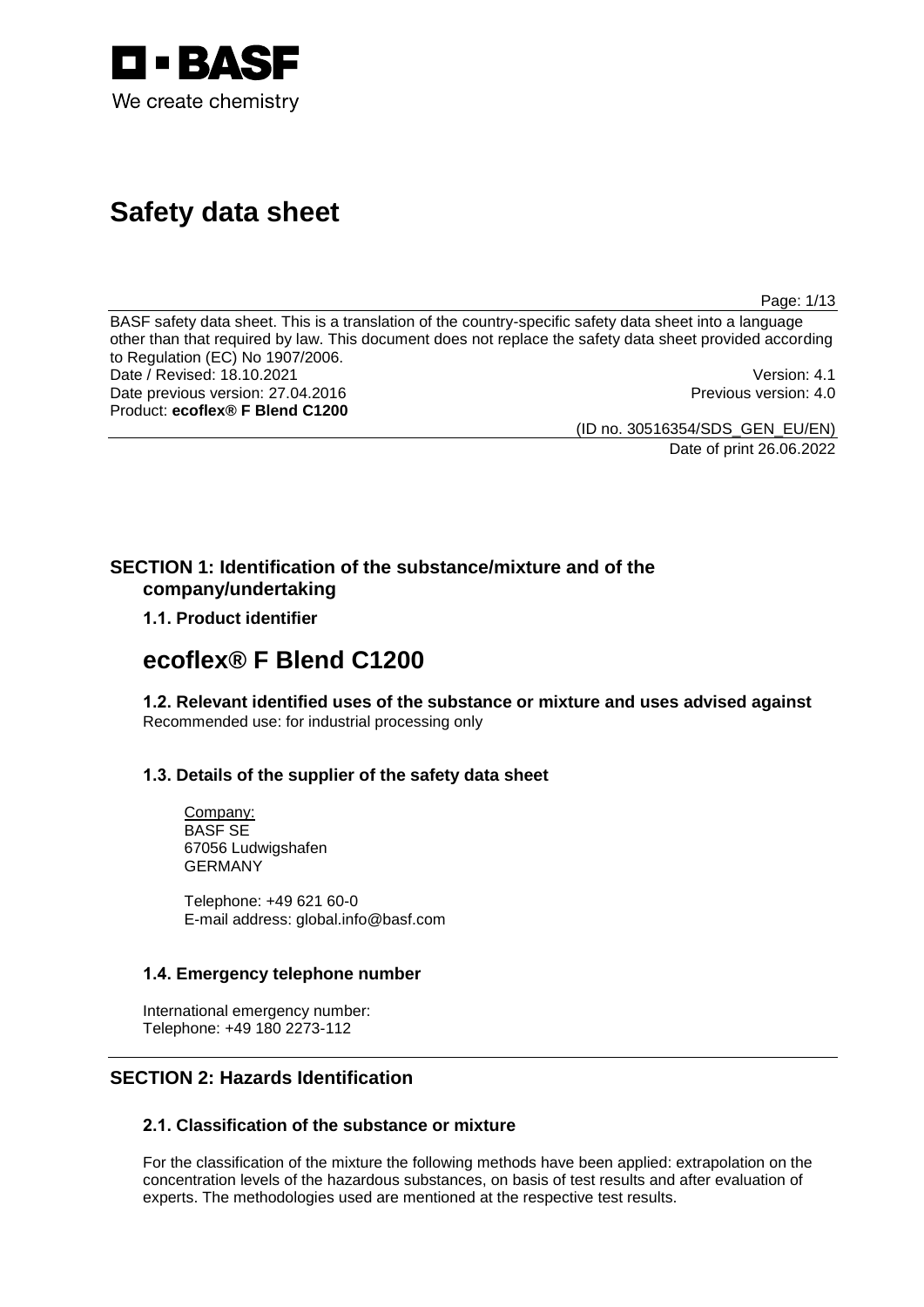Page: 2/13

BASF safety data sheet. This is a translation of the country-specific safety data sheet into a language other than that required by law. This document does not replace the safety data sheet provided according to Regulation (EC) No 1907/2006. Date / Revised: 18.10.2021 **Version: 4.1** Date previous version: 27.04.2016 **Previous version: 4.0** Previous version: 4.0 Product: **ecoflex® F Blend C1200**

(ID no. 30516354/SDS\_GEN\_EU/EN) Date of print 26.06.2022

#### According to Regulation (EC) No 1272/2008 [CLP]

No need for classification according to GHS criteria for this product.

#### **2.2. Label elements**

According to Regulation (EC) No 1272/2008 [CLP]

The product does not require a hazard warning label in accordance with GHS criteria.

### **2.3. Other hazards**

According to Regulation (EC) No 1272/2008 [CLP]

No specific dangers known, if the regulations/notes for storage and handling are considered.

## **SECTION 3: Composition/Information on Ingredients**

## **3.1. Substances**

Not applicable

## **3.2. Mixtures**

Chemical nature

Preparation based on: Polymer

## **SECTION 4: First-Aid Measures**

**4.1. Description of first aid measures** Remove contaminated clothing.

If inhaled:

After inhalation of decomposition products, remove the affected person to a source of fresh air and keep calm. Provide medical aid. If difficulties occur after dust has been inhaled, remove to fresh air and seek medical attention.

On skin contact:

Areas affected by molten material should be quickly placed under cold running water. Burns caused by molten material require hospital treatment.

On contact with eyes:

In case of contact with the eyes, rinse immediately for at least 15 minutes with plenty of water. If irritation develops, seek medical attention.

On ingestion: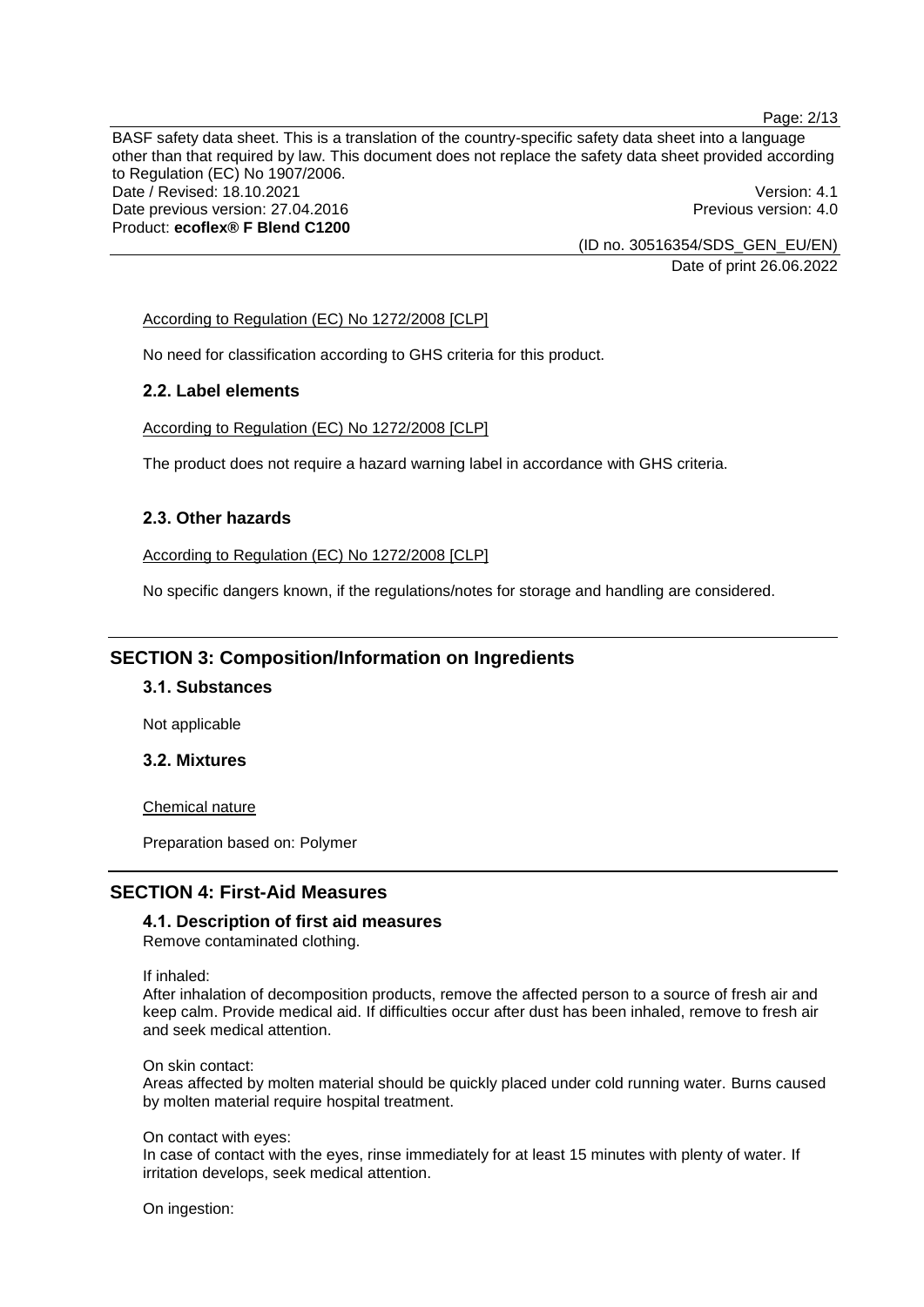Page: 3/13

BASF safety data sheet. This is a translation of the country-specific safety data sheet into a language other than that required by law. This document does not replace the safety data sheet provided according to Regulation (EC) No 1907/2006. Date / Revised: 18.10.2021 **Version: 4.1** Date previous version: 27.04.2016 **Previous version: 4.0** Previous version: 4.0 Product: **ecoflex® F Blend C1200**

(ID no. 30516354/SDS\_GEN\_EU/EN)

Date of print 26.06.2022 Rinse mouth and then drink 200-300 ml of water. If difficulties occur: Seek medical attention. Never induce vomiting or give anything by mouth if the victim is unconscious or having convulsions.

## **4.2. Most important symptoms and effects, both acute and delayed**

Symptoms: (Further) symptoms and / or effects are not known so far

Hazards: No hazard is expected under intended use and appropriate handling.

## **4.3. Indication of any immediate medical attention and special treatment needed**

Treatment: Treat according to symptoms (decontamination, vital functions), no known specific antidote.

## **SECTION 5: Fire-Fighting Measures**

#### **5.1. Extinguishing media** Suitable extinguishing media: water spray, foam, dry powder, carbon dioxide

Unsuitable extinguishing media for safety reasons: water jet

## **5.2. Special hazards arising from the substance or mixture**

Endangering substances: carbon monoxide, Carbon dioxide, tetrahydrofuran, fumes/smoke, carbon black, harmful vapours

Advice: Formation of further decomposition and oxidation products depends upon the fire conditions. Under special fire conditions traces of other toxic substances are possible.

## **5.3. Advice for fire-fighters**

Special protective equipment: Wear a self-contained breathing apparatus.

Further information:

The degree of risk is governed by the burning substance and the fire conditions. In case of combustion evolution of toxic gases/vapours possible. Dispose of fire debris and contaminated extinguishing water in accordance with official regulations.

## **SECTION 6: Accidental Release Measures**

High risk of slipping due to leakage/spillage of product.

## **6.1. Personal precautions, protective equipment and emergency procedures**

Avoid inhalation. Sources of ignition should be kept well clear.

#### **6.2. Environmental precautions**

No special precautions necessary.

#### **6.3. Methods and material for containment and cleaning up**

Sweep/shovel up. Avoid raising dust. Ensure adequate ventilation. Dispose of absorbed material in accordance with regulations.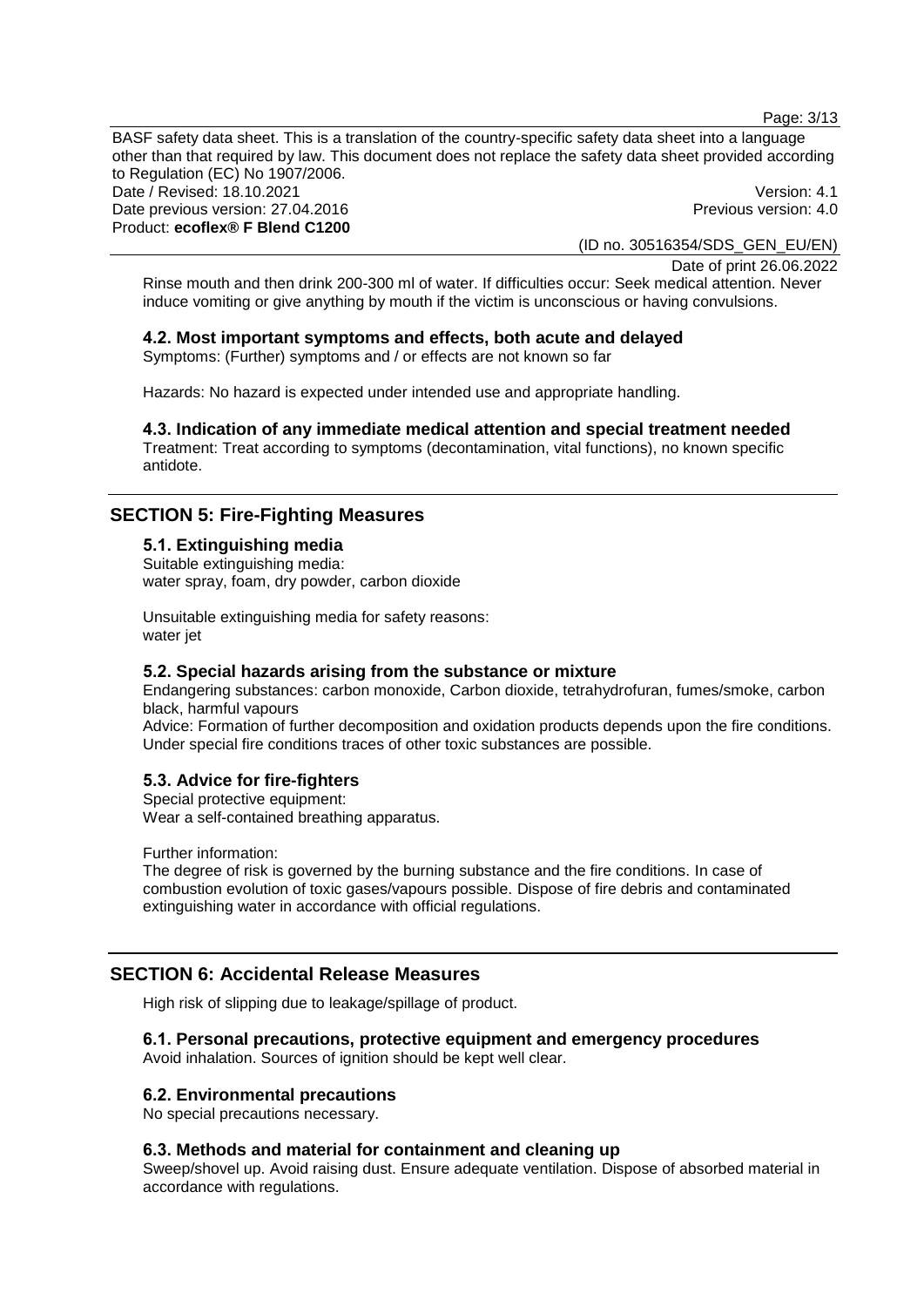Page: 4/13

BASF safety data sheet. This is a translation of the country-specific safety data sheet into a language other than that required by law. This document does not replace the safety data sheet provided according to Regulation (EC) No 1907/2006. Date / Revised: 18.10.2021 **Version: 4.1** Date previous version: 27.04.2016 **Previous version: 4.0** Previous version: 4.0

Product: **ecoflex® F Blend C1200**

(ID no. 30516354/SDS\_GEN\_EU/EN) Date of print 26.06.2022

## **6.4. Reference to other sections**

Information regarding exposure controls/personal protection and disposal considerations can be found in section 8 and 13.

## **SECTION 7: Handling and Storage**

#### **7.1. Precautions for safe handling**

Processing machines must be fitted with local exhaust ventilation. When working on exaust systems special safety precautions must be taken, because dangerous substances can accumulate in the residue of the exaust system. Avoid the formation and deposition of dust. Handle in accordance with good industrial hygiene and safety practice.

Protection against fire and explosion:

Avoid dust formation. Dust can form an explosive mixture with air. Provide exhaust ventilation. When the product is ground (chopped), dust explosion regulations should be noted.

#### **7.2. Conditions for safe storage, including any incompatibilities**

Suitable materials for containers: Carbon steel (Iron), High density polyethylene (HDPE), Low density polyethylene (LDPE), Polypropylene (PP)

Further information on storage conditions: Protect against moisture. Avoid extreme heat. Avoid direct sunlight. Avoid all sources of ignition: heat, sparks, open flame. The product must be stored according to the requirements of Regulation (EC) No 2023/2006. Contamination with other substances must be avoided. Storage together with other substances, especially hazardous substances, must be avoided.

#### **7.3. Specific end use(s)**

For the relevant identified use(s) listed in Section 1 the advice mentioned in this section 7 is to be observed.

## **SECTION 8: Exposure Controls/Personal Protection**

#### **8.1. Control parameters**

#### **8.2. Exposure controls**

Personal protective equipment

Respiratory protection:

Breathing protection if dusts are formed. Particle filter with low efficiency for solid particles (e.g. EN 143 or 149, Type P1or FFP1)

Hand protection:

Use additional heat protection gloves when handling hot molten masses (EN 407), e.g. of textile or leather.

Eye protection: Safety glasses with side-shields (frame goggles) (e.g. EN 166)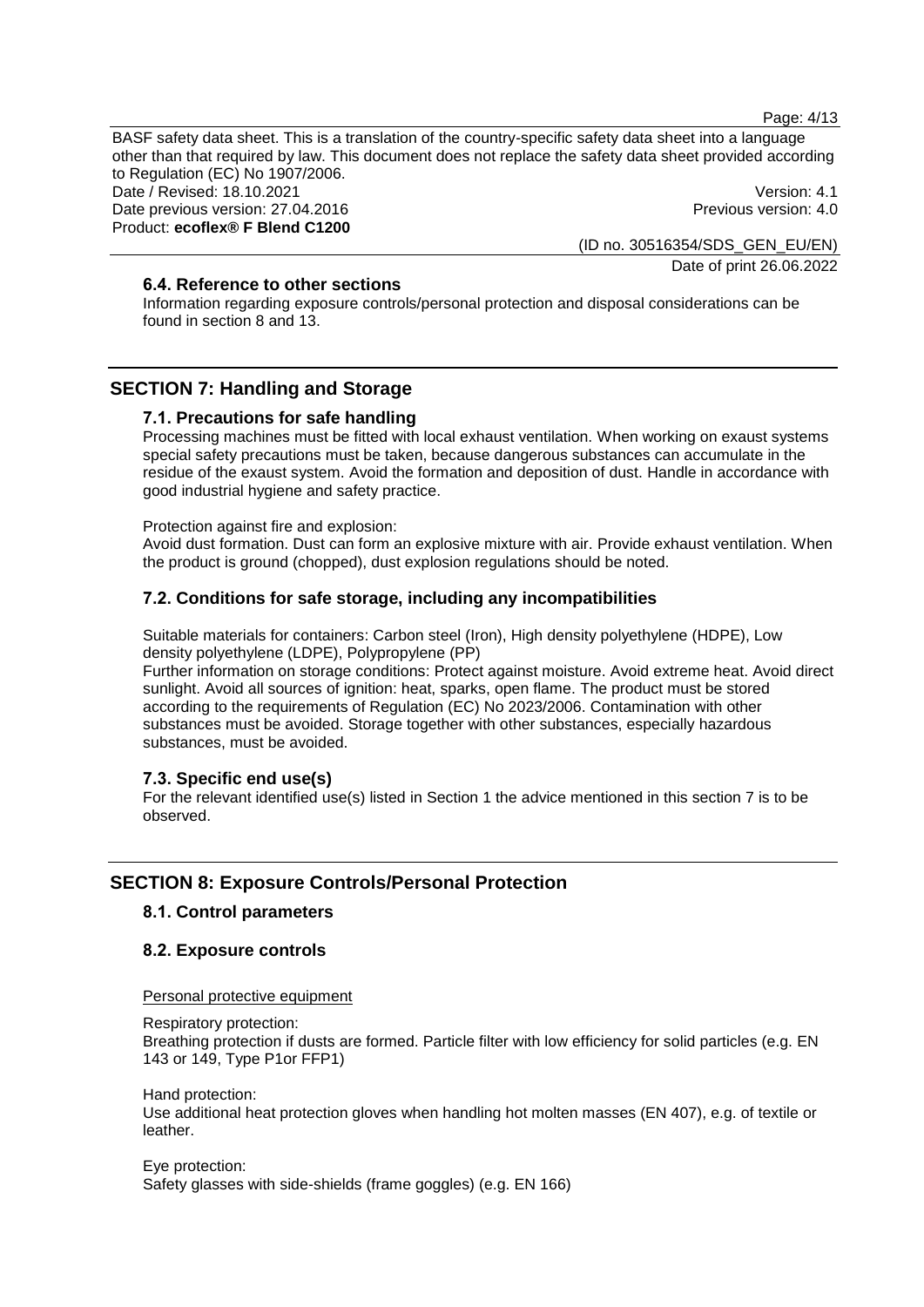Page: 5/13

BASF safety data sheet. This is a translation of the country-specific safety data sheet into a language other than that required by law. This document does not replace the safety data sheet provided according to Regulation (EC) No 1907/2006. Date / Revised: 18.10.2021 **Version: 4.1** Date previous version: 27.04.2016 **Previous version: 4.0** Previous version: 4.0 Product: **ecoflex® F Blend C1200**

(ID no. 30516354/SDS\_GEN\_EU/EN) Date of print 26.06.2022

Body protection:

Body protection must be chosen depending on activity and possible exposure, e.g. apron, protecting boots, chemical-protection suit (according to EN 14605 in case of splashes or EN ISO 13982 in case of dust).

#### General safety and hygiene measures

Avoid contact of molten material with skin. Avoid inhalation of dusts/mists/vapours. Eye wash fountains and safety showers must be easily accessible. Handle in accordance with good industrial hygiene and safety practice. Avoid inhalation of dusts. Hands and/or face should be washed before breaks and at the end of the shift. Consult the company Industrial Hygienist for recommendations on exposure testing and personal protective equipment.

## **SECTION 9: Physical and Chemical Properties**

#### **9.1. Information on basic physical and chemical properties**

| Form:                             | granules                                                  |              |
|-----------------------------------|-----------------------------------------------------------|--------------|
| Colour:                           | natural                                                   |              |
| Odour:                            | faint specific odour, product specific                    |              |
| Odour threshold:                  |                                                           |              |
|                                   | not determined                                            |              |
| pH value:                         |                                                           |              |
|                                   | not applicable                                            |              |
| melting range:<br>Boiling range:  | 100 - 120 °C                                              | (DIN 53736)  |
|                                   | The substance / product                                   |              |
|                                   | decomposes therefore not                                  |              |
|                                   | determined.                                               |              |
| Flash point:                      | >280 °C                                                   | (ASTM D1929) |
| Evaporation rate:                 |                                                           |              |
|                                   | not applicable, The product is a non-                     |              |
|                                   | volatile solid.                                           |              |
| Flammability:                     | not highly flammable                                      |              |
| Flammability of Aerosol Products: |                                                           |              |
|                                   | not applicable, the product does not                      |              |
|                                   | form flammable aerosoles                                  |              |
| Lower explosion limit:            |                                                           |              |
|                                   | For solids not relevant for                               |              |
|                                   | classification and labelling., As a                       |              |
|                                   | result of our experience with this                        |              |
|                                   | product and our knowledge of its                          |              |
|                                   | composition we do not expect any                          |              |
|                                   | hazard as long as the product is used                     |              |
|                                   | appropriately and in accordance with<br>the intended use. |              |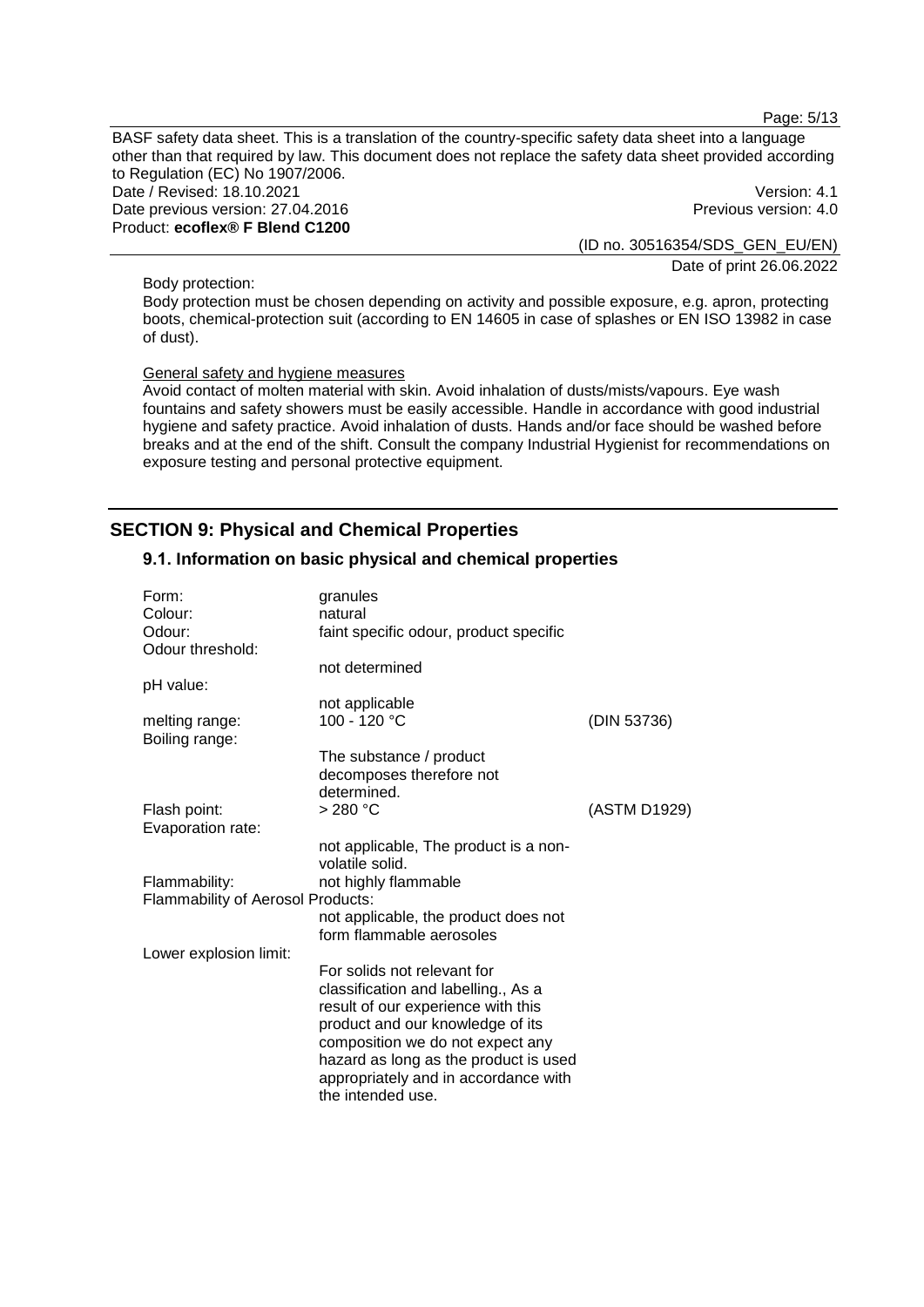BASF safety data sheet. This is a translation of the country-specific safety data sheet into a language other than that required by law. This document does not replace the safety data sheet provided according to Regulation (EC) No 1907/2006. Date / Revised: 18.10.2021 Version: 4.1 Date previous version: 27.04.2016 **Previous version: 4.0** Previous version: 4.0 Product: **ecoflex® F Blend C1200**

(ID no. 30516354/SDS\_GEN\_EU/EN)

Date of print 26.06.2022

| Upper explosion limit:                              |                                                                                                                                                                                                                                                                                        |              |
|-----------------------------------------------------|----------------------------------------------------------------------------------------------------------------------------------------------------------------------------------------------------------------------------------------------------------------------------------------|--------------|
|                                                     | For solids not relevant for<br>classification and labelling., As a<br>result of our experience with this<br>product and our knowledge of its<br>composition we do not expect any<br>hazard as long as the product is used<br>appropriately and in accordance with<br>the intended use. |              |
| Ignition temperature:<br>Vapour pressure:           | >400 °C                                                                                                                                                                                                                                                                                | (ASTM D1929) |
| Density:                                            | not applicable<br>approx. 0.8 - 1.4 g/cm3<br>(20 °C, 1,013 hPa)                                                                                                                                                                                                                        |              |
| Relative density:                                   | approx. 0.8 - 1.4<br>(20 °C, 1,013 hPa)                                                                                                                                                                                                                                                |              |
| Relative vapour density (air):                      | not applicable, The product is a non-<br>volatile solid.                                                                                                                                                                                                                               |              |
| Solubility in water:                                | not soluble<br>(20 °C, 1,013 hPa)                                                                                                                                                                                                                                                      |              |
| Partitioning coefficient n-octanol/water (log Kow): | not applicable                                                                                                                                                                                                                                                                         |              |
| Self ignition:                                      | not self-igniting                                                                                                                                                                                                                                                                      |              |
| Thermal decomposition: $>$ 280 °C                   | To avoid thermal decomposition, do not overheat.                                                                                                                                                                                                                                       |              |
| Viscosity, kinematic:                               | not applicable, the product is a solid                                                                                                                                                                                                                                                 |              |
| Explosion hazard:<br>Fire promoting properties:     | not explosive<br>not fire-propagating                                                                                                                                                                                                                                                  |              |

## **9.2. Other information**

| Self heating ability: | It is not a substance capable of<br>spontaneous heating. |             |
|-----------------------|----------------------------------------------------------|-------------|
| Bulk density:         | approx. 500 - 1,000 kg/m3<br>(20 °C, 1,013 hPa)          | (DIN 53466) |

## **SECTION 10: Stability and Reactivity**

## **10.1. Reactivity**

No hazardous reactions if stored and handled as prescribed/indicated.

## **10.2. Chemical stability**

The product is stable if stored and handled as prescribed/indicated.

## **10.3. Possibility of hazardous reactions**

The product is stable if stored and handled as prescribed/indicated.

#### **10.4. Conditions to avoid**

Avoid extreme heat. Avoid all sources of ignition: heat, sparks, open flame.

Page: 6/13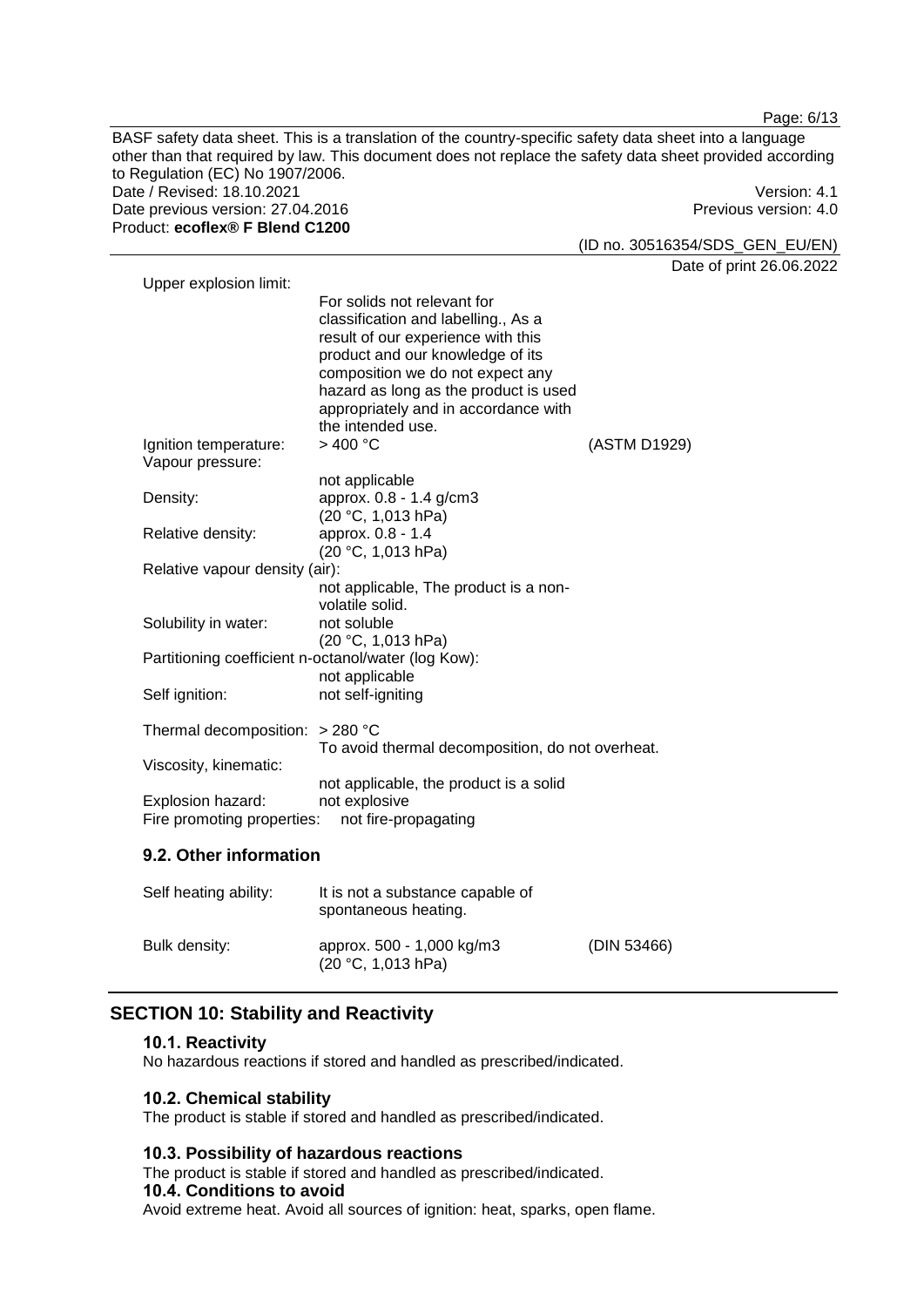Page: 7/13

BASF safety data sheet. This is a translation of the country-specific safety data sheet into a language other than that required by law. This document does not replace the safety data sheet provided according to Regulation (EC) No 1907/2006. Date / Revised: 18.10.2021 **Version: 4.1** Date previous version: 27.04.2016 **Previous version: 4.0** Previous version: 4.0 Product: **ecoflex® F Blend C1200**

(ID no. 30516354/SDS\_GEN\_EU/EN) Date of print 26.06.2022

#### **10.5. Incompatible materials**

Substances to avoid: strong oxidizing agents

#### **10.6. Hazardous decomposition products**

Possible decomposition products: At prolonged and/or strong thermal stressing above the decomposition temperature dangerous decomposition products can be formed.

## **SECTION 11: Toxicological Information**

#### **11.1. Information on toxicological effects**

#### Acute toxicity

Assessment of acute toxicity: Virtually nontoxic after a single ingestion.

Experimental/calculated data: LD50 rat (oral): > 4,000 mg/kg (OECD Guideline 423)

#### Irritation

#### Assessment of irritating effects:

Not irritating to the skin. Not irritating to the eyes. Based on our experience and the information available, no adverse health effects are expected if handled as recommended with suitable precautions for designated uses.

Experimental/calculated data: Skin corrosion/irritation rabbit: non-irritant (OECD Guideline 404)

Serious eye damage/irritation rabbit: non-irritant (OECD Guideline 405)

#### Respiratory/Skin sensitization

Assessment of sensitization: Skin sensitizing effects were not observed in animal studies.

Experimental/calculated data: modified Buehler test guinea pig: Non-sensitizing. (OECD Guideline 406)

#### Germ cell mutagenicity

Assessment of mutagenicity: The substance was not mutagenic in bacteria.

#### **Carcinogenicity**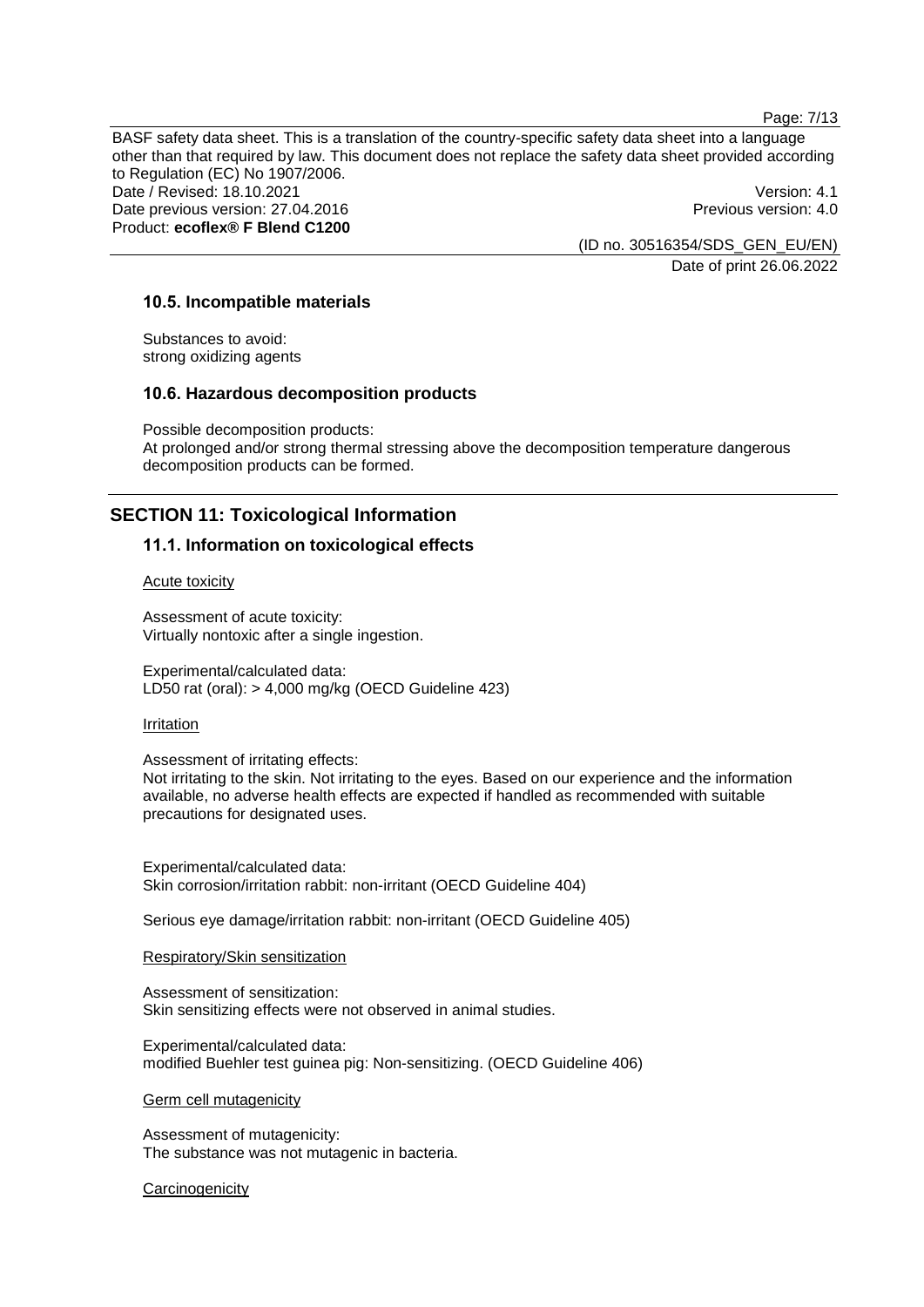Page: 8/13

BASF safety data sheet. This is a translation of the country-specific safety data sheet into a language other than that required by law. This document does not replace the safety data sheet provided according to Regulation (EC) No 1907/2006. Date / Revised: 18.10.2021 **Version: 4.1** Date previous version: 27.04.2016 **Previous version: 4.0** Previous version: 4.0 Product: **ecoflex® F Blend C1200**

(ID no. 30516354/SDS\_GEN\_EU/EN)

Date of print 26.06.2022

Assessment of carcinogenicity:

Based on our experience and the information available, no adverse health effects are expected if handled as recommended with suitable precautions for designated uses.

#### Reproductive toxicity

Assessment of reproduction toxicity: Based on our experience and the information available, no adverse health effects are expected if handled as recommended with suitable precautions for designated uses.

#### Developmental toxicity

Assessment of teratogenicity:

Based on our experience and the information available, no adverse health effects are expected if handled as recommended with suitable precautions for designated uses.

Specific target organ toxicity (single exposure)

No data available.

Repeated dose toxicity and Specific target organ toxicity (repeated exposure)

Assessment of repeated dose toxicity:

Based on our experience and the information available, no adverse health effects are expected if handled as recommended with suitable precautions for designated uses.

#### Aspiration hazard

No data available.

Other relevant toxicity information

Based on our experience and the information available, no adverse health effects are expected if handled as recommended with suitable precautions for designated uses.

## **SECTION 12: Ecological Information**

#### **12.1. Toxicity**

Assessment of aquatic toxicity: There is a high probability that the product is not acutely harmful to aquatic organisms. The product has not been tested. The statement has been derived from the structure of the product.

Toxicity to fish: LC50 > 100 mg/l, Leuciscus idus Literature data.

Aquatic invertebrates: EC50 (48 h) > 100 mg/l, Daphnia magna Literature data.

Aquatic plants: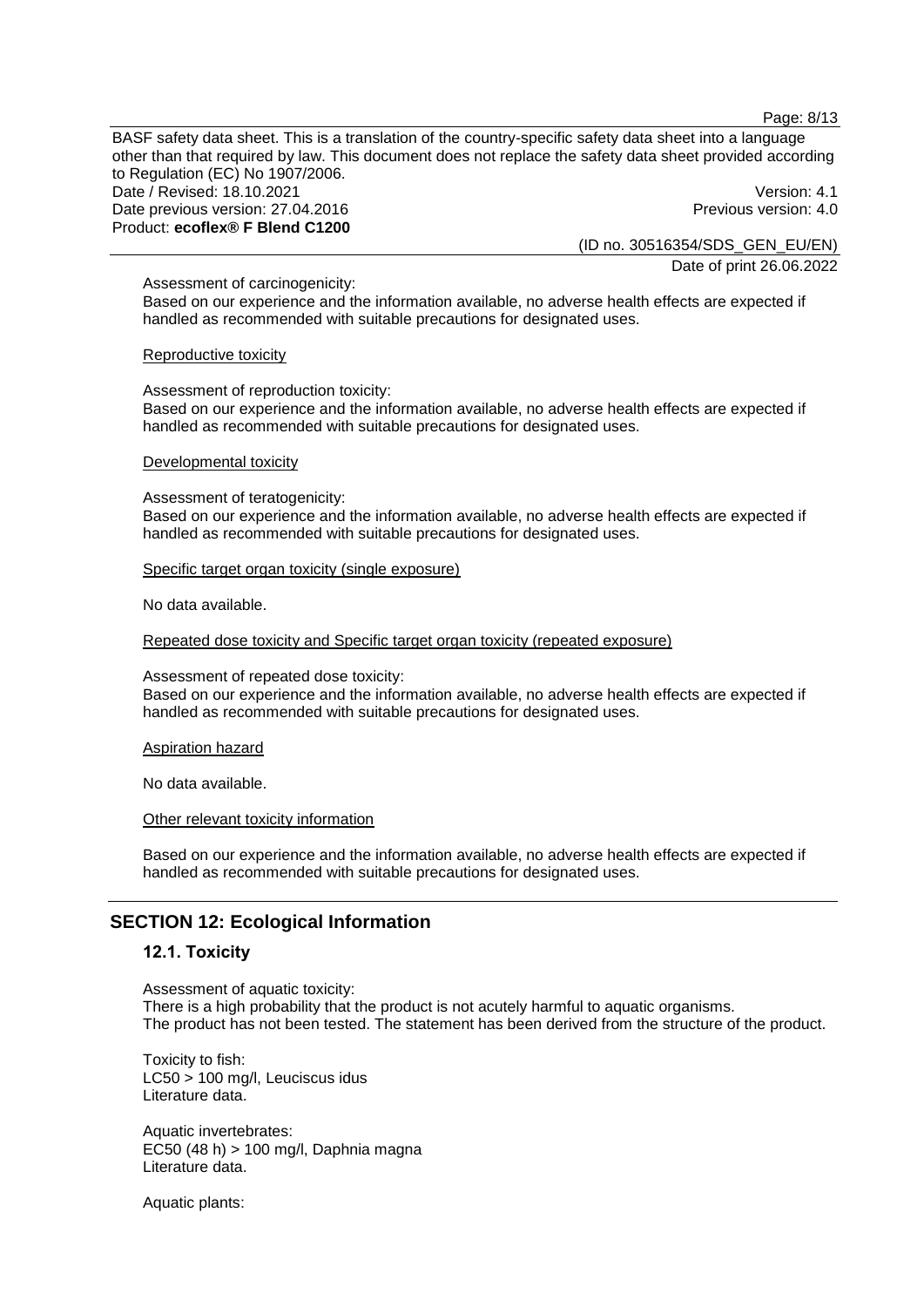Page: 9/13

BASF safety data sheet. This is a translation of the country-specific safety data sheet into a language other than that required by law. This document does not replace the safety data sheet provided according to Regulation (EC) No 1907/2006. Date / Revised: 18.10.2021 **Version: 4.1** Date previous version: 27.04.2016 **Previous version: 4.0** Previous version: 4.0 Product: **ecoflex® F Blend C1200**

(ID no. 30516354/SDS\_GEN\_EU/EN)

Date of print 26.06.2022

EC50 > 100 mg/l, Desmodesmus subspicatus Literature data.

Soil living organisms: (14 d), Eisenia foetida (OECD Guideline 207, artificial soil) No effects at the highest test concentration.

Terrestrial plants: Triticum aestivum (OECD Guideline 208) No effects at the highest test concentration.

## **12.2. Persistence and degradability**

Assessment biodegradation and elimination (H2O): The product is biodegradable.

Elimination information:

90 - 100 % CO2 formation relative to the theoretical value (124 d) (ISO 14855) (aerobic, soil)

## **12.3. Bioaccumulative potential**

Bioaccumulation potential: Because of the product's consistency and low water solubility, bioavailability is improbable.

## **12.4. Mobility in soil**

Assessment transport between environmental compartments: Adsorption in soil: Study scientifically not justified.

## **12.5. Results of PBT and vPvB assessment**

The product does not fulfill the criteria for PBT (Persistent/bioaccumulative/toxic) and vPvB (very persistent/very bioaccumulative).

## **12.6. Other adverse effects**

The product does not contain substances that are listed in Annex I of Regulation (EC) 2037/2000 on substances that deplete the ozone layer.

## **12.7. Additional information**

Add. remarks environm. fate & pathway: At the present state of knowledge, no negative ecological effects are expected.

## **SECTION 13: Disposal Considerations**

## **13.1. Waste treatment methods**

Check for possible recycling. Observe national and local legal requirements.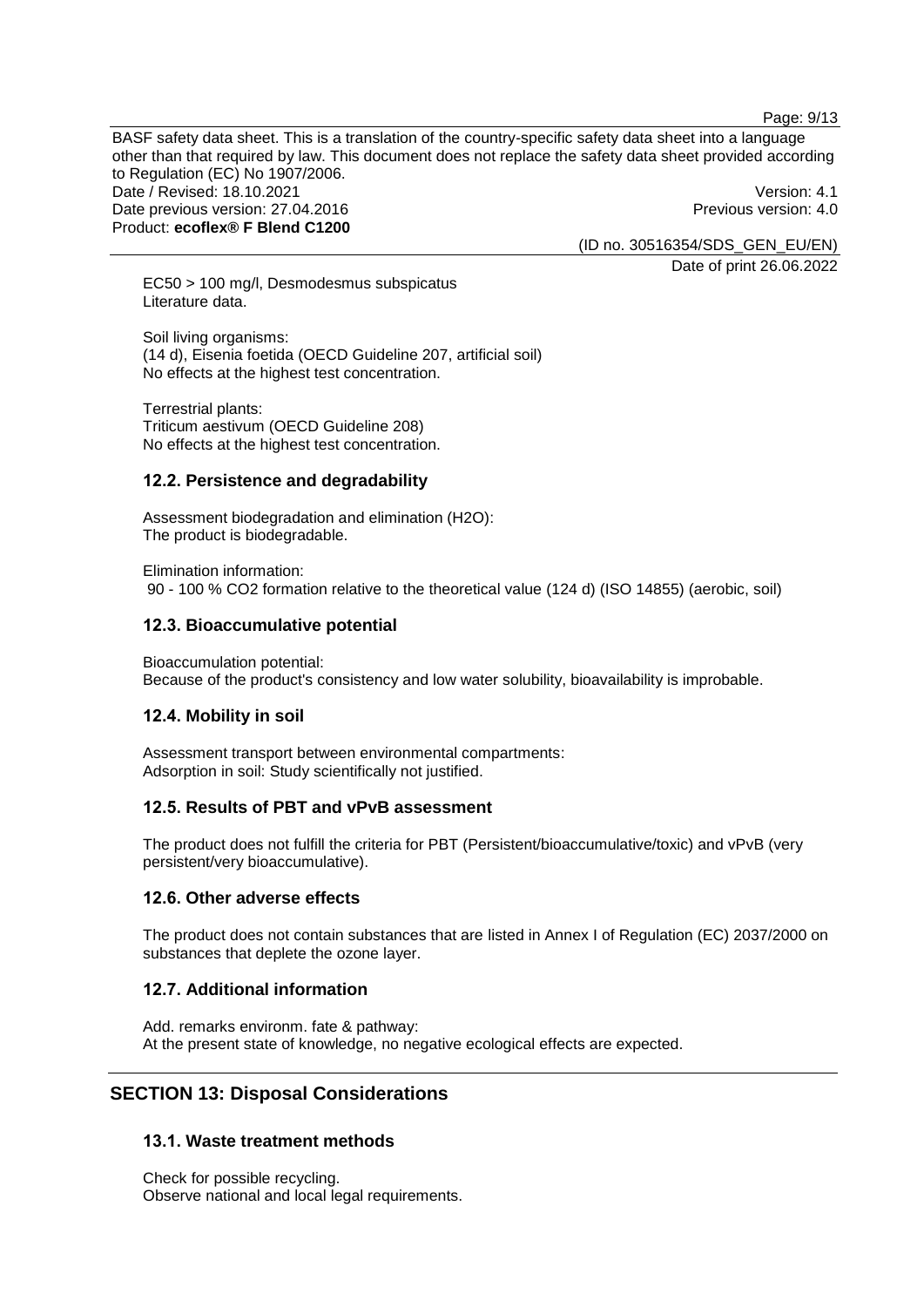Page: 10/13

BASF safety data sheet. This is a translation of the country-specific safety data sheet into a language other than that required by law. This document does not replace the safety data sheet provided according to Regulation (EC) No 1907/2006. Date / Revised: 18.10.2021 Version: 4.1 Date previous version: 27.04.2016 **Previous version: 4.0** Previous version: 4.0 Product: **ecoflex® F Blend C1200**

(ID no. 30516354/SDS\_GEN\_EU/EN) Date of print 26.06.2022

Contaminated packaging: Contaminated packaging should be emptied as far as possible and disposed of in the same manner as the substance/product. Completely emptied packagings can be given for recycling.

## **SECTION 14: Transport Information**

#### **Land transport**

#### ADR

| UN number:                  | Not classified as a dangerous good under transport regulations |
|-----------------------------|----------------------------------------------------------------|
| UN proper shipping name:    | Not applicable                                                 |
| Transport hazard class(es): | Not applicable                                                 |
| Packing group:              | Not applicable                                                 |
| Environmental hazards:      | Not applicable                                                 |
| Special precautions for     | Not applicable                                                 |
| user                        | None known                                                     |
| <b>RID</b>                  |                                                                |
| UN number:                  | Not classified as a dangerous good under transport regulations |
| UN proper shipping name:    | Not applicable                                                 |
| Transport hazard class(es): | Not applicable                                                 |
| Packing group:              | Not applicable                                                 |
| Environmental hazards:      | Not applicable                                                 |
| Special precautions for     | Not applicable                                                 |
| user                        | None known                                                     |

#### **Inland waterway transport** ADN

|                             | Not classified as a dangerous good under transport regulations |
|-----------------------------|----------------------------------------------------------------|
| UN number:                  | Not applicable                                                 |
| UN proper shipping name:    | Not applicable                                                 |
| Transport hazard class(es): | Not applicable                                                 |
| Packing group:              | Not applicable                                                 |
| Environmental hazards:      | Not applicable                                                 |
| Special precautions for     | None known                                                     |
| user:                       |                                                                |

Transport in inland waterway vessel Not evaluated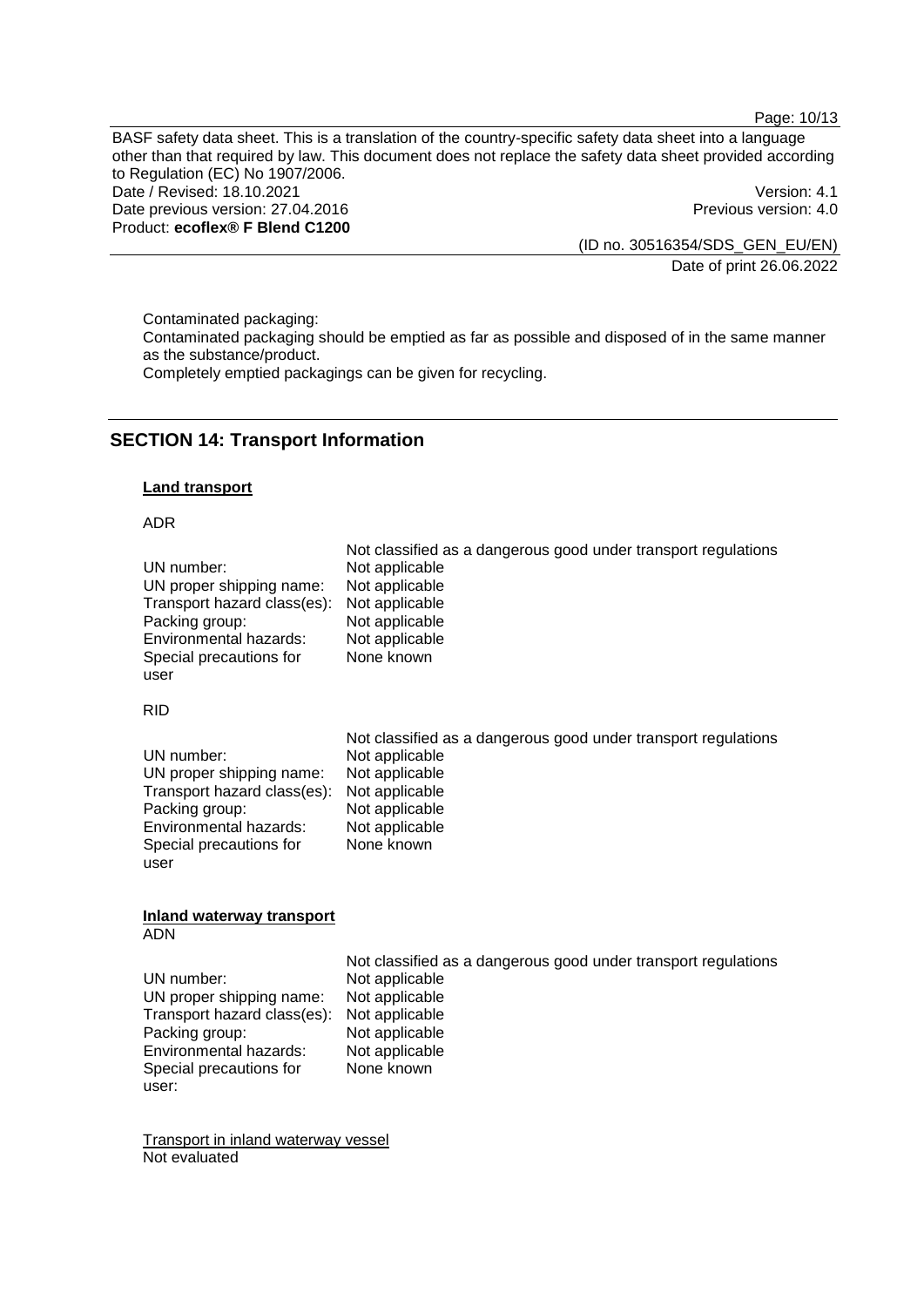Page: 11/13

BASF safety data sheet. This is a translation of the country-specific safety data sheet into a language other than that required by law. This document does not replace the safety data sheet provided according to Regulation (EC) No 1907/2006. Date / Revised: 18.10.2021 **Version: 4.1** Date previous version: 27.04.2016 **Previous version: 4.0** Previous version: 4.0 Product: **ecoflex® F Blend C1200**

(ID no. 30516354/SDS\_GEN\_EU/EN)

Date of print 26.06.2022

#### **Sea transport**

#### IMDG

|                             | Not classified as a dangerous good under transport regulations |
|-----------------------------|----------------------------------------------------------------|
| UN number:                  | Not applicable                                                 |
| UN proper shipping name:    | Not applicable                                                 |
| Transport hazard class(es): | Not applicable                                                 |
| Packing group:              | Not applicable                                                 |
| Environmental hazards:      | Not applicable                                                 |
| Special precautions for     | None known                                                     |
| user                        |                                                                |

#### **Air transport**

#### IATA/ICAO

|                                            | Not classified as a dangerous good under transport regulations |
|--------------------------------------------|----------------------------------------------------------------|
| UN number:                                 | Not applicable                                                 |
| UN proper shipping name:                   | Not applicable                                                 |
| Transport hazard class(es): Not applicable |                                                                |
| Packing group:                             | Not applicable                                                 |
| Environmental hazards:                     | Not applicable                                                 |
| Special precautions for                    | None known                                                     |
| user                                       |                                                                |

#### **14.1. UN number**

See corresponding entries for "UN number" for the respective regulations in the tables above.

#### **14.2. UN proper shipping name**

See corresponding entries for "UN proper shipping name" for the respective regulations in the tables above.

#### **14.3. Transport hazard class(es)**

See corresponding entries for "Transport hazard class(es)" for the respective regulations in the tables above.

#### **14.4. Packing group**

See corresponding entries for "Packing group" for the respective regulations in the tables above.

## **14.5. Environmental hazards**

See corresponding entries for "Environmental hazards" for the respective regulations in the tables above.

### **14.6. Special precautions for user**

See corresponding entries for "Special precautions for user" for the respective regulations in the tables above.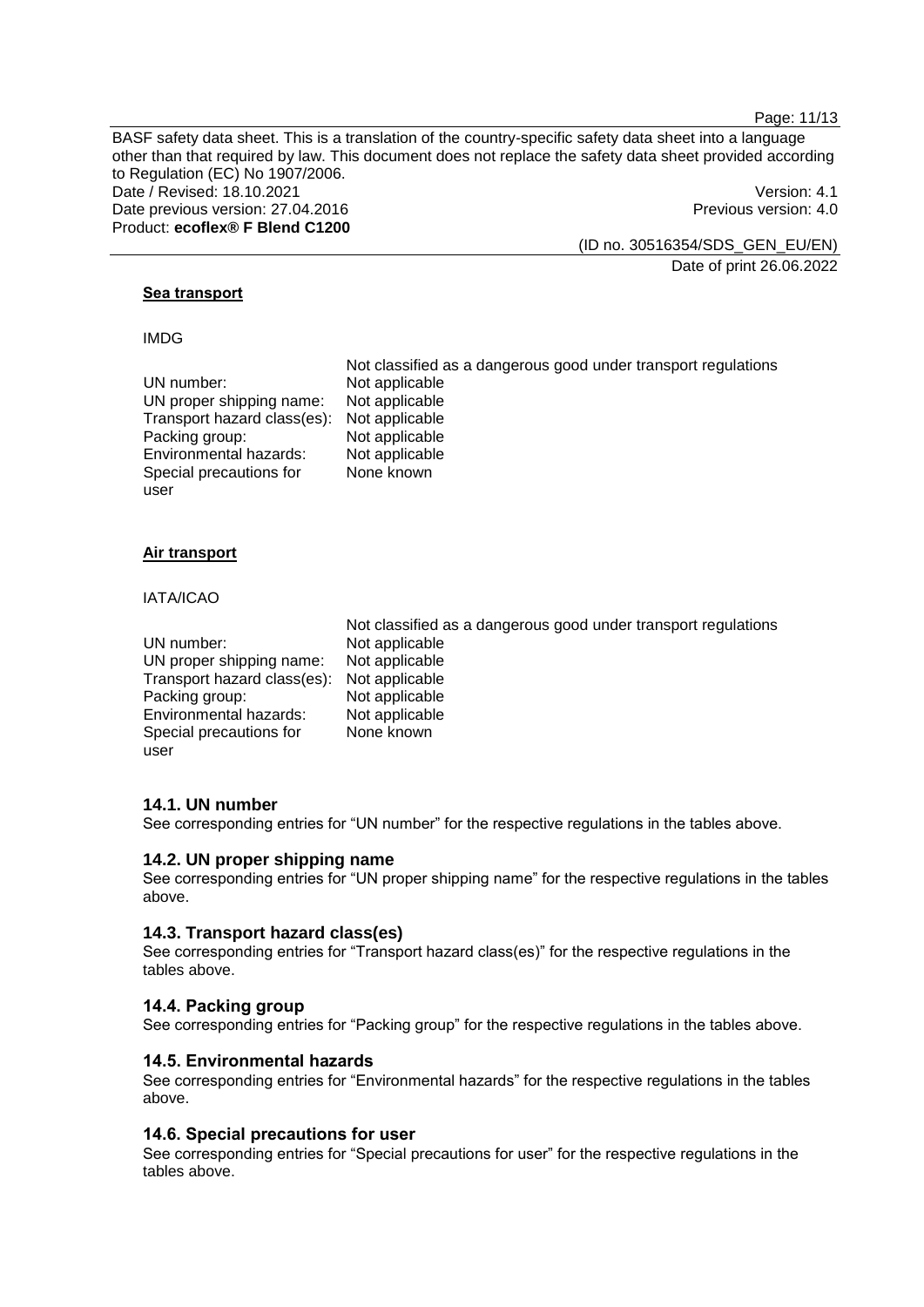Page: 12/13

BASF safety data sheet. This is a translation of the country-specific safety data sheet into a language other than that required by law. This document does not replace the safety data sheet provided according to Regulation (EC) No 1907/2006. Date / Revised: 18.10.2021 Version: 4.1 Date previous version: 27.04.2016 **Previous version: 4.0** Previous version: 4.0 Product: **ecoflex® F Blend C1200**

(ID no. 30516354/SDS\_GEN\_EU/EN)

Date of print 26.06.2022

## **14.7. Transport in bulk according to Annex II of MARPOL and the IBC Code**

| Regulation:         | Not evaluated |
|---------------------|---------------|
| Shipment approved:  | Not evaluated |
| Pollution name:     | Not evaluated |
| Pollution category: | Not evaluated |
| Ship Type:          | Not evaluated |
|                     |               |

## **SECTION 15: Regulatory Information**

## **15.1. Safety, health and environmental regulations/legislation specific for the substance or mixture**

Directive 2012/18/EU - Control of Major Accident Hazards involving dangerous substances (EU): Listed in above regulation: no

## **15.2. Chemical Safety Assessment**

A safety data sheet for this product is legally not required and is provided by us just as a courtesy to our customers.

Product is not classified as hazardous.

Chemical Safety Assessment not required

## **SECTION 16: Other Information**

In addition to the information given in the safety data sheet we refer to the product specific 'Technical Information'.

## **Abbreviations**

ADR = The European Agreement concerning the International Carriage of Dangerous Goods by Road. ADN = The European Agreement concerning the International Carriage of Dangerous Goods by Inland waterways. ATE = Acute Toxicity Estimates. CAO = Cargo Aircraft Only. CAS = Chemical Abstract Service. CLP = Classification, Labelling and Packaging of substances and mixtures. DIN = German national organization for standardization. DNEL = Derived No Effect Level. EC50 = Effective concentration median for 50% of the population.  $EC = European Community$ .  $EN = European Standards$ . IARC = International Agency for Research on Cancer. IATA = International Air Transport Association. IBC-Code = Intermediate Bulk Container code. IMDG = International Maritime Dangerous Goods Code. ISO = International Organization for Standardization. STEL = Short-Term Exposure Limit. LC50 = Lethal concentration median for 50% of the population. LD50 = Lethal dose median for 50% of the population. TLV = Threshold Limit Value. MARPOL = The International Convention for the Prevention of Pollution from Ships. NEN = Dutch Norm. NOEC = No Observed Effect Concentration. OEL = Occupational Exposure Limit. OECD = Organization for Economic Cooperation and Development. PBT = Persistent, Bioaccumulative and Toxic. PNEC = Predicted No Effect Level. PPM = Parts per million. RID = The European Agreement concerning the International Carriage of Dangerous Goods by Rail. TWA = Time Weight Average. UN-number = UN number at transport. vPvB = very Persistent and very Bioaccumulative.